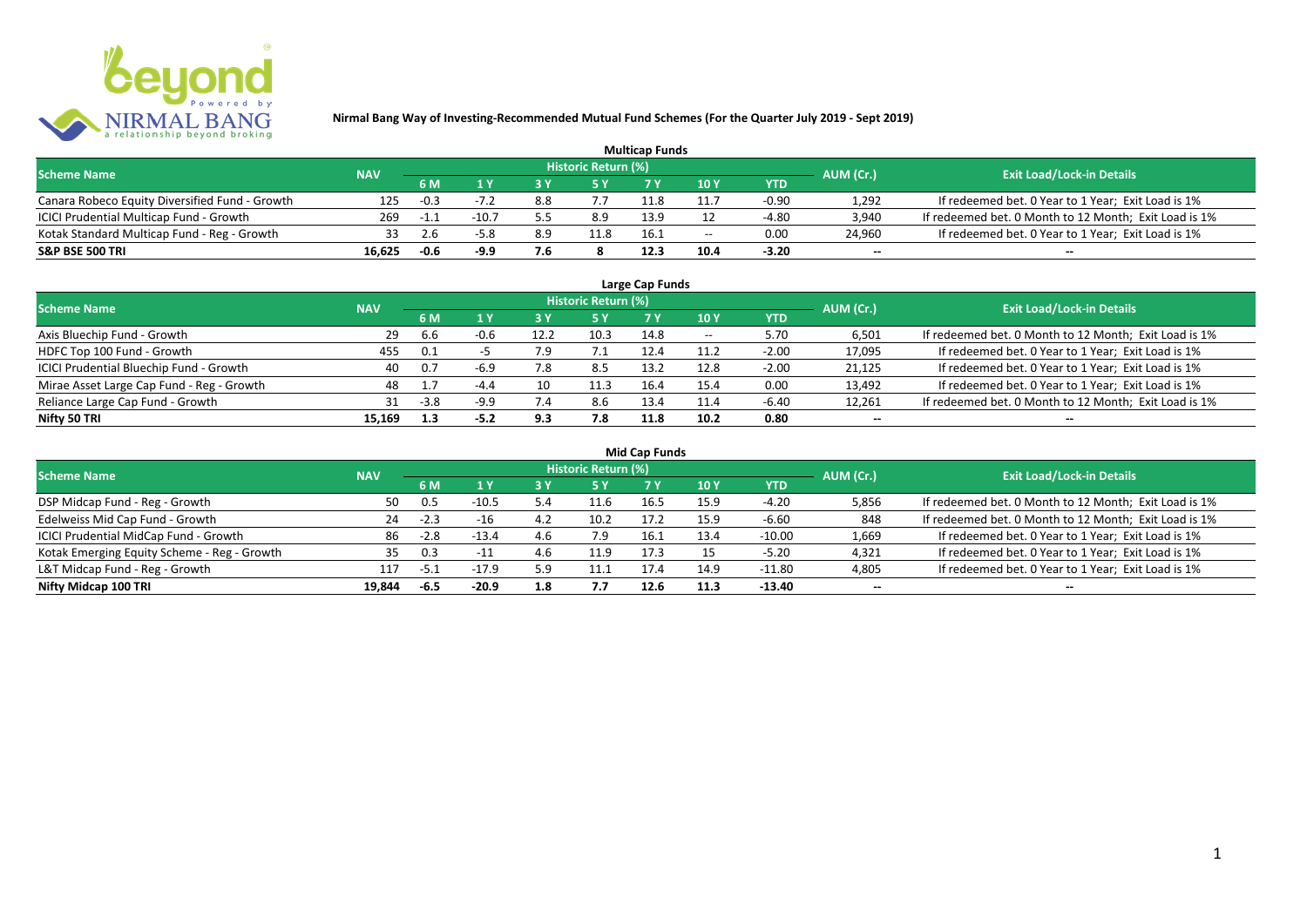

| Large & Midcap                                   |            |        |         |     |                     |      |       |         |           |                                                    |  |  |
|--------------------------------------------------|------------|--------|---------|-----|---------------------|------|-------|---------|-----------|----------------------------------------------------|--|--|
| <b>Scheme Name</b>                               | <b>NAV</b> |        |         |     | Historic Return (%) |      |       |         | AUM (Cr.) | <b>Exit Load/Lock-in Details</b>                   |  |  |
|                                                  |            | 6 M    |         |     |                     |      | 10Y   | YTD     |           |                                                    |  |  |
| Canara Robeco Emerging Equities - Growth         | 85         | $-2.9$ | $-14.4$ | '.b | 13                  | 19.9 | 18. L | $-4.90$ | 4,640     | If redeemed bet. 0 Year to 1 Year; Exit Load is 1% |  |  |
| Invesco India Growth Opportunities Fund - Growth |            | 1.8    |         |     | 10.5                |      | 12.8  | $-1.40$ | 1,560     | If redeemed bet. 0 Year to 1 Year; Exit Load is 1% |  |  |
| NIFTY Large Midcap 250 TRI                       | 6.581      | $-2.0$ | -12.6   |     | 9.3                 |      | 11.5  | $-5.90$ | $-$       | $- -$                                              |  |  |

| <b>Focused Funds</b>             |            |      |      |      |                     |      |       |            |                          |                                                       |  |
|----------------------------------|------------|------|------|------|---------------------|------|-------|------------|--------------------------|-------------------------------------------------------|--|
| <b>Scheme Name</b>               | <b>NAV</b> |      |      |      | Historic Return (%) |      |       |            | AUM (Cr.)                | <b>Exit Load/Lock-in Details</b>                      |  |
|                                  |            | 6 M  |      | ע כ  | E V                 |      | 10 Y  | <b>YTD</b> |                          |                                                       |  |
| Axis Focused 25 Fund - Growth    |            | 6.2  | -8.7 |      | 12.1                |      | $- -$ | 0.30       | 7.785                    | If redeemed bet. 0 Month to 12 Month; Exit Load is 1% |  |
| SBI Focused Equity Fund - Growth | 133        | -4.  | -4   | 8.8  | 11.1                |      |       | 0.80       | 4,984                    | If redeemed bet. 0 Year to 1 Year; Exit Load is 1%    |  |
| S&P BSE 500 TRI                  | 16.625     | -0.6 | -9.9 | 7.Б. |                     | 12.3 | 10.4  | $-3.20$    | $\overline{\phantom{a}}$ | $- -$                                                 |  |

|                                                |            |         |         |                     |      | <b>Small Cap Funds</b> |                                       |          |                          |                                                    |
|------------------------------------------------|------------|---------|---------|---------------------|------|------------------------|---------------------------------------|----------|--------------------------|----------------------------------------------------|
| <b>Scheme Name</b>                             | <b>NAV</b> |         |         | Historic Return (%) |      |                        |                                       |          | AUM (Cr.)                | <b>Exit Load/Lock-in Details</b>                   |
|                                                |            | 6 M     |         |                     |      |                        | 10 Y                                  | YTD      |                          |                                                    |
| Franklin India Smaller Companies Fund - Growth | 46         | -6.9    | $-20.5$ | $-0.2$              | 8.2  | 18.3                   | 15.9                                  | $-12.20$ | 6,729                    | If redeemed bet. 0 Year to 1 Year; Exit Load is 1% |
| HDFC Small Cap Fund - Growth                   | 37         | -8.5    | $-18.6$ |                     | 10.5 |                        |                                       | $-13.70$ | 7,894                    | If redeemed bet. 0 Year to 1 Year; Exit Load is 1% |
| L&T Emerging Businesses Fund - Reg - Growth    |            | -8.1    | $-22.2$ | 6.4                 | 11.4 | $-$                    | $\hspace{0.05cm}$ – $\hspace{0.05cm}$ | $-15.50$ | 5,611                    | If redeemed bet. 0 Year to 1 Year; Exit Load is 1% |
| Nifty Smallcap 100 TRI                         | 6.419      | $-10.1$ | $-29.8$ |                     |      |                        |                                       | -18.10   | $\overline{\phantom{a}}$ | $-$                                                |

| ELSS Schemes (Tax Saving u/s 80-C)            |            |        |         |                     |       |           |                                       |            |                          |                                  |  |  |  |
|-----------------------------------------------|------------|--------|---------|---------------------|-------|-----------|---------------------------------------|------------|--------------------------|----------------------------------|--|--|--|
| <b>Scheme Name</b>                            | <b>NAV</b> |        |         | Historic Return (%) |       |           |                                       |            | AUM (Cr.)                | <b>Exit Load/Lock-in Details</b> |  |  |  |
|                                               |            | 6 M    | 1 Y     | 3 Y                 | 75 Y  | <b>7Y</b> | 10Y                                   | <b>YTD</b> |                          |                                  |  |  |  |
| Aditya Birla Sun Life Tax Relief 96 - Growth  | -28        | $-5.1$ | $-13.6$ | 6.2                 | 10.3  | 15.2      | 11.9                                  | $-8.70$    | 8,416                    | Nil                              |  |  |  |
| Axis Long Term Equity Fund - Growth           | 43         | 5.9    | $-5.5$  |                     | 11.6  | 18.2      | $\hspace{0.05cm}$ – $\hspace{0.05cm}$ | 0.70       | 18,953                   | Nil                              |  |  |  |
| IDFC Tax Advantage (ELSS) Fund - Reg - Growth | 50.        | $-2.7$ | $-14.4$ | 6.5                 | 8.8   | 14.2      |                                       | $-7.80$    | 1,902                    | Nil                              |  |  |  |
| Invesco India Tax Plan - Growth               | 47         | 0.0    | $-11.6$ |                     | 9.9   | 15.2      | 13.9                                  | $-3.20$    | 837                      | Nil                              |  |  |  |
| Mirae Asset Tax Saver Fund - Reg - Growth     |            |        |         | 12.9                | $- -$ | $- -$     | $- -$                                 | 0.30       | 2,208                    | Nil                              |  |  |  |
| S&P BSE 200 TRI                               | 5,396      | 0.2    | $-8.2$  | 8.2                 | 8.3   | 12.5      | 10.5                                  | $-2.00$    | $\overline{\phantom{a}}$ | $\!-$                            |  |  |  |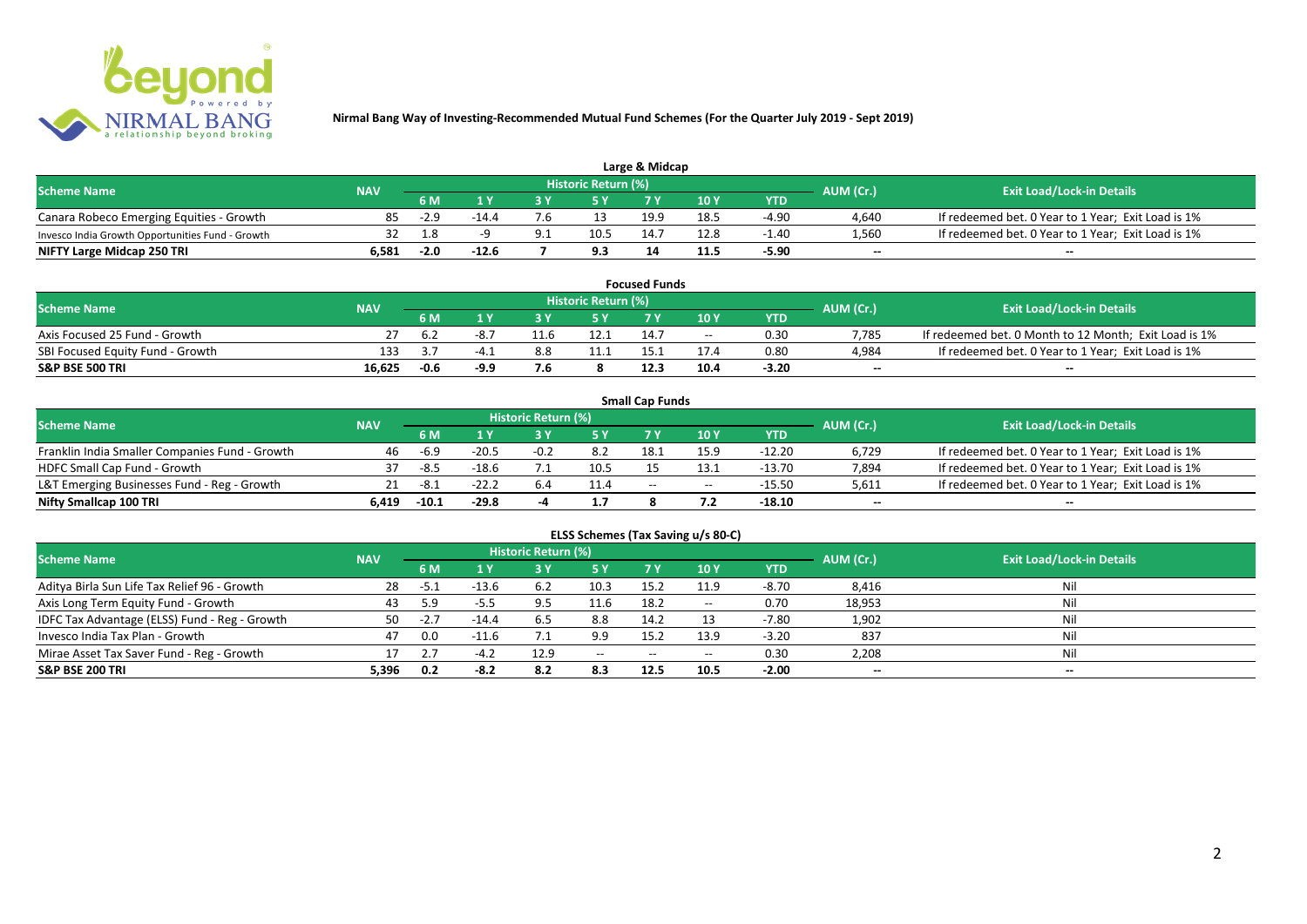

| <b>Contra/Value Fund</b>                  |            |             |         |                     |      |      |      |         |           |                                                    |  |  |
|-------------------------------------------|------------|-------------|---------|---------------------|------|------|------|---------|-----------|----------------------------------------------------|--|--|
| <b>Scheme Name</b>                        | <b>NAV</b> |             |         | Historic Return (%) |      |      |      |         | AUM (Cr.) | <b>Exit Load/Lock-in Details</b>                   |  |  |
|                                           |            | 6 M         |         |                     |      |      | 10Y  | YTD     |           |                                                    |  |  |
| Kotak India EQ Contra Fund - Reg - Growth | 49         | - 0.1       | -7.8    | 9.8                 | 9.1  |      | 11.2 | $-1.20$ | 811       | If redeemed bet. 0 Year to 1 Year; Exit Load is 1% |  |  |
| Invesco India Contra Fund - Growth        | 44         | $-1.4$      | $-12.$  | 8.8                 | 10.9 | 16.2 | 13.2 | $-5.50$ | 3,880     | If redeemed bet. 0 Year to 1 Year; Exit Load is 1% |  |  |
| UTI Value Opportunities Fund - Growth     | 56         | $-1$ $\sim$ | $-11.4$ | 4.b                 | 4.9  | 9.9  | 10.7 | $-3.60$ | 4,211     | If redeemed bet. 0 Year to 1 Year; Exit Load is 1% |  |  |
| <b>S&amp;P BSE 500 TRI</b>                | 16.625     | $-0.6$      | -9.9    |                     |      |      | 10.4 | $-3.20$ | $- -$     | $-$                                                |  |  |

|                                                                           |            |        |         |                     |           | Sector/Thematic |                   |            |                          |                                                    |
|---------------------------------------------------------------------------|------------|--------|---------|---------------------|-----------|-----------------|-------------------|------------|--------------------------|----------------------------------------------------|
| <b>Scheme Name</b>                                                        | <b>NAV</b> |        |         | Historic Return (%) |           |                 |                   |            | AUM (Cr.)                | <b>Exit Load/Lock-in Details</b>                   |
|                                                                           |            | 6 M    | 1 Y     | 3 ١                 | <b>5Y</b> | <b>7Y</b>       | 10Y               | <b>YTD</b> |                          |                                                    |
| Canara Robeco Consumer Trends Fund - Reg - Growth                         | 37         | 0.2    | $-8.8$  | 8.9                 | 12.3      | 15.4            | $- -$             | $-2.30$    | 319                      | If redeemed bet. 0 Year to 1 Year; Exit Load is 1% |
| Mirae Asset Great Consumer Fund - Growth                                  | 32         | -1.6   | $-10.1$ | 10.2                |           | 15.3            | $\hspace{0.05cm}$ | $-6.70$    | 766                      | If redeemed bet. 0 Year to 1 Year; Exit Load is 1% |
| ICICI Prudential Technology Fund - Growth                                 | 60         | $-0.8$ | $-0.2$  | 14.6                | 10.3      | 17.6            | 18.3              | 5.10       | 441                      | If redeemed bet. 0 Day to 15 Day; Exit Load is 1%  |
| Reliance Pharma Fund - Growth                                             | 138        | $-7.1$ | $-12.6$ | $-0.7$              | 4.8       | 11.7            | 15.8              | $-8.00$    | 2,344                    | If redeemed bet. 0 Year to 1 Year; Exit Load is 1% |
| ICICI Prudential Banking and Financial Services Fund -<br>Retail - Growth | 59         | 2.3    | $-1$    | 10.1                | 13.8      | 18.2            | 16.7              | $-2.60$    | 3.185                    | If redeemed bet. 0 Day to 15 Day; Exit Load is 1%  |
| Reliance Banking Fund - Growth                                            | 251        | 0.0    | $-12.8$ | 8.6                 | 10.4      | 14.6            | 14.7              | $-5.40$    | 2,924                    | If redeemed bet. 0 Year to 1 Year; Exit Load is 1% |
| <b>S&amp;P BSE 500 TRI</b>                                                | 16.625     | $-0.6$ | -9.9    | 7.6                 | 8         | 12.3            | 10.4              | $-3.20$    | $\overline{\phantom{a}}$ | $- -$                                              |

|                                                            |            |      |        |                            |                                       |       | <b>Dynamic Asset Allocation Funds</b> |            |                          |                                                         |
|------------------------------------------------------------|------------|------|--------|----------------------------|---------------------------------------|-------|---------------------------------------|------------|--------------------------|---------------------------------------------------------|
| <b>Scheme Name</b>                                         | <b>NAV</b> |      |        | <b>Historic Return (%)</b> |                                       |       |                                       |            | AUM (Cr.)                | <b>Exit Load/Lock-in Details</b>                        |
|                                                            |            | 6 M  | 1 Y    | 3 Y                        | 5 Y                                   |       | 10Y                                   | <b>YTD</b> |                          |                                                         |
| ICICI Prudential Balanced Advantage Fund - Reg -<br>Growth | 35         | 2.8  | 1.8    |                            | 8.6                                   | 12.4  | 12.1                                  | 1.40       | 27.798                   | If redeemed bet. 0 Year to 1 Year; Exit Load is 1%      |
| Invesco India Dynamic Equity Fund - Growth                 | 28         | 2.6  | $-3.8$ | 6.8                        |                                       | 12.4  | 11.1                                  | 2.10       | 924                      | If redeemed bet. 0 Month to 3 Month; Exit Load is 0.25% |
| Reliance Balanced Advantage Fund - Growth                  | 89         | 2.2  | 0.5    | 8.4                        | 8.1                                   | 12.6  | 11.3                                  | 1.90       | 2,195                    | If redeemed bet. 0 Month to 12 Month; Exit Load is 1%   |
| SBI Dynamic Asset Allocation Fund - Reg - Growth           |            | -0.1 |        | 6.5                        | $\hspace{0.05cm}$ – $\hspace{0.05cm}$ | $- -$ | $- -$                                 | $-0.10$    | 684                      | If redeemed bet. 0 Month to 12 Month; Exit Load is 1%   |
| NIFTY 50 Hybrid Composite Debt 65:35 Index                 | 9.708      | 3.7  |        | 8.9                        | 8.5                                   | 10.9  | 9.9                                   | 3.50       | $\overline{\phantom{a}}$ | $- -$                                                   |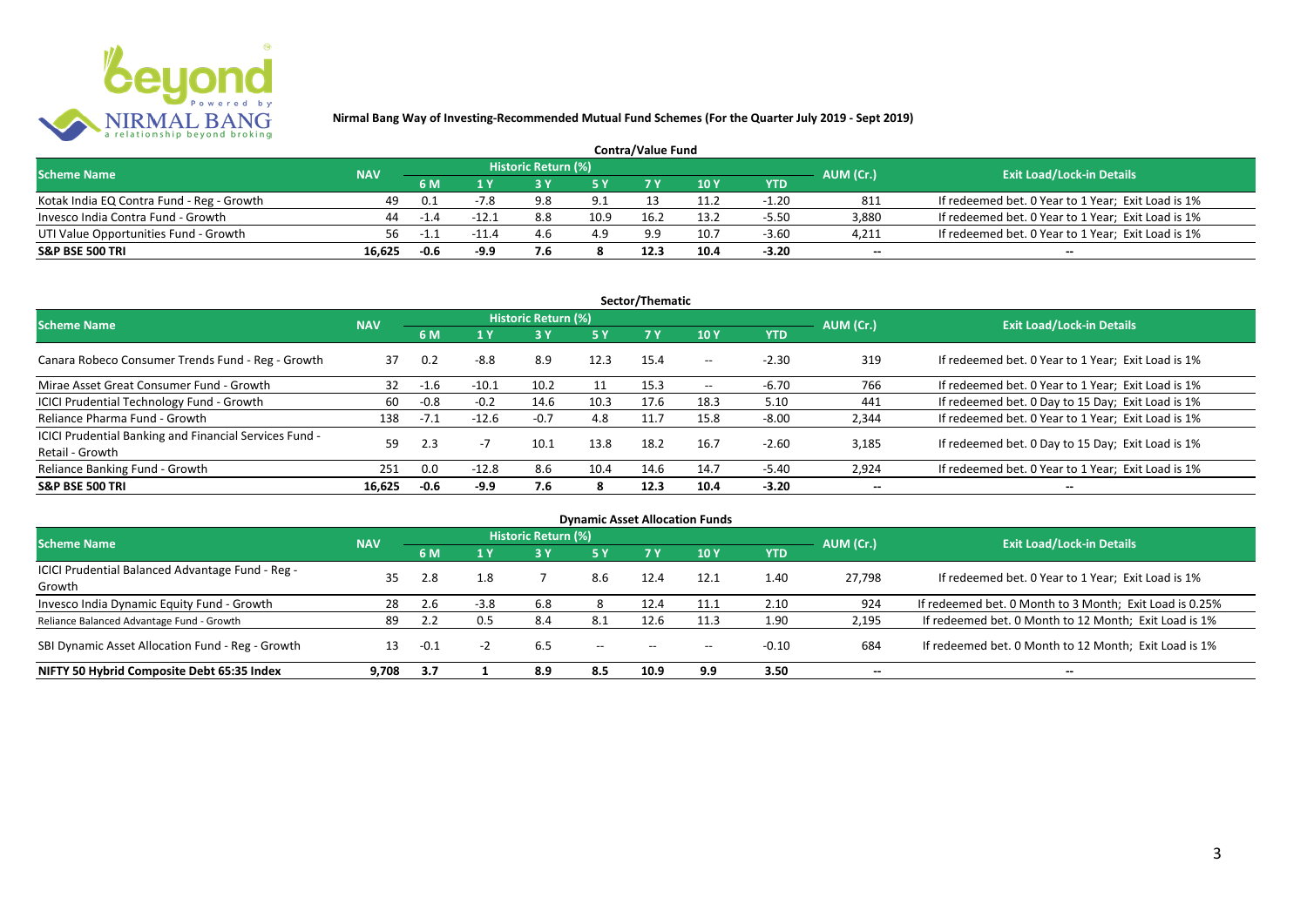

|                                                 |            |       |        |                            |           | <b>Hybrid Aggressive</b> |                          |            |                          |                                                       |
|-------------------------------------------------|------------|-------|--------|----------------------------|-----------|--------------------------|--------------------------|------------|--------------------------|-------------------------------------------------------|
| <b>Scheme Name</b>                              | <b>NAV</b> |       |        | <b>Historic Return (%)</b> |           |                          |                          |            | AUM (Cr.)                | <b>Exit Load/Lock-in Details</b>                      |
|                                                 |            | 6 M   | 1 Y    |                            | <b>5Y</b> | 7 Y                      | <b>10Y</b>               | <b>YTD</b> |                          |                                                       |
| HDFC Hybrid Equity Fund - Growth                | 51         |       | $-3.4$ | 4.8                        | 4.6       | 10.2                     | 9.5                      | $-0.70$    | 21,151                   | If redeemed bet. 0 Year to 1 Year; Exit Load is 1%    |
| ICICI Prudential Equity & Debt Fund - Growth    | 126        |       | $-3.2$ | 6.9                        | 9.3       | 14.2                     | 13.5                     | $-1.30$    | 24,313                   | If redeemed bet. 0 Year to 1 Year; Exit Load is 1%    |
| Mirae Asset Hybrid - Equity Fund - Reg - Growth | 14         | 3.0   | $-0.8$ |                            | $- -$     | $- -$                    | $\overline{\phantom{a}}$ | 1.60       | 2,297                    | If redeemed bet. 0 Year to 1 Year; Exit Load is 1%    |
| SBI Equity Hybrid Fund - Growth                 | 132        | 5.0   | 0.8    | 8.3                        | 10.2      | 14.9                     | 11.9                     | 2.80       | 29,408                   | If redeemed bet. 0 Month to 12 Month; Exit Load is 1% |
| Canara Robeco Equity Hybrid Fund - Growth       | 152        |       | $-2.8$ | /.ხ                        | 9.3       | 12.8                     | 12.2                     | 0.90       | 2,298                    | If redeemed bet. 0 Year to 1 Year; Exit Load is 1%    |
| NIFTY 50 Hybrid Composite Debt 65:35 Index      | 9.708      | - 3.7 |        | 8.9                        | 8.5       | 10.9                     | 9.9                      | 3.50       | $\overline{\phantom{a}}$ | $\overline{\phantom{a}}$                              |

| <b>Arbitrage Fund</b>                      |            |     |     |                     |     |  |     |            |           |                                                         |  |  |  |  |
|--------------------------------------------|------------|-----|-----|---------------------|-----|--|-----|------------|-----------|---------------------------------------------------------|--|--|--|--|
| <b>Scheme Name</b>                         | <b>NAV</b> |     |     | Historic Return (%) |     |  |     |            | AUM (Cr.) | <b>Exit Load/Lock-in Details</b>                        |  |  |  |  |
|                                            |            | 1 M |     | 6 M                 |     |  |     | <b>YTD</b> |           |                                                         |  |  |  |  |
| IDFC Arbitrage Fund - Reg - Growth         | 24         |     | 6.9 |                     | 6.8 |  | 6.2 | 6.90       | 7.382     | If redeemed bet. 0 Month to 1 Month; Exit Load is 0.25% |  |  |  |  |
| Kotak Equity Arbitrage Fund - Reg - Growth |            | 6.5 |     | 6.9                 |     |  | 6.3 | 6.60       | 14.527    | If redeemed bet. 0 Day to 30 Day; Exit Load is 0.25%    |  |  |  |  |
| Reliance Arbitrage Fund - Growth           | 20         |     |     |                     | 6.8 |  | 6.4 | 6.90       | 8.904     | If redeemed bet. 0 Month to 1 Month; Exit Load is 0.25% |  |  |  |  |

|                                          |                          |     |              |                     |                          | <b>Equity Saver</b>                   |                                       |                          |                          |                                                       |
|------------------------------------------|--------------------------|-----|--------------|---------------------|--------------------------|---------------------------------------|---------------------------------------|--------------------------|--------------------------|-------------------------------------------------------|
| <b>Scheme Name</b>                       | <b>NAV</b>               |     |              | Historic Return (%) |                          |                                       |                                       |                          | AUM (Cr.)                | <b>Exit Load/Lock-in Details</b>                      |
|                                          |                          | 6 M |              |                     |                          |                                       | 10 Y                                  | YTD                      |                          |                                                       |
| Axis Equity Saver Fund - Reg - Growth    |                          |     | 0.8          | 6.7                 | $\overline{\phantom{a}}$ | $- -$                                 | $\hspace{0.05cm}$ – $\hspace{0.05cm}$ | 3.00                     | 753                      | If redeemed bet. 0 Month to 12 Month; Exit Load is 1% |
| HDFC Equity Savings Fund - Growth        | 36                       |     | 0.4          | b.c                 | 7.4                      | 8.6                                   |                                       | 1.20                     | 5,138                    | If redeemed bet. 0 Year to 1 Year; Exit Load is 1%    |
| Kotak Equity Savings Fund - Reg - Growth | 14.                      |     |              | 6.9                 | $- -$                    | $\hspace{0.05cm}$ – $\hspace{0.05cm}$ | $\overline{\phantom{a}}$              | 2.10                     | 2,003                    | If redeemed bet. 0 Year to 1 Year; Exit Load is 1%    |
| CRISIL Hybrid 50+50 - Moderate Index*    | $\overline{\phantom{a}}$ |     | $\mathbf{m}$ | $- -$               | $\overline{\phantom{a}}$ | $- -$                                 | $\overline{\phantom{a}}$              | $\overline{\phantom{a}}$ | $\overline{\phantom{a}}$ | $\overline{\phantom{a}}$                              |

| <b>Liquid Funds</b>                       |            |     |     |                     |     |       |            |                 |                          |                                  |  |  |  |  |
|-------------------------------------------|------------|-----|-----|---------------------|-----|-------|------------|-----------------|--------------------------|----------------------------------|--|--|--|--|
| <b>Scheme Name</b>                        | <b>NAV</b> |     |     | Historic Return (%) |     |       | <b>YTM</b> | Avg             | AUM (Cr.)                | <b>Exit Load/Lock-in Details</b> |  |  |  |  |
|                                           |            | 1 W | 2 W | 1 M                 | 3 M | 1Y    |            | <b>Maturity</b> |                          |                                  |  |  |  |  |
| Axis Liquid Fund - Growth                 | 2.122      | 5.8 | 5.7 |                     | 6.6 |       | 6.01       | 0.09            | 30,115                   | Nil                              |  |  |  |  |
| IDFC Cash Fund - Reg - Growth             | 2,317      | 5.8 | 5.6 |                     | 6.3 |       | 5.89       | 0.07            | 11,025                   | Nil                              |  |  |  |  |
| Kotak Liquid Scheme - Reg - Growth        | 3,873      | 5.7 | 5.5 |                     | 6.5 |       | 5.96       | 0.08            | 29,444                   | Nil                              |  |  |  |  |
| Mirae Asset Cash Management Fund - Growth | 2,003      | 5.7 |     |                     | 6.5 |       | 5.95       | 0.08            | 3,463                    | Nil                              |  |  |  |  |
| <b>CRISIL Liquid Fund Index</b>           | $- -$      | 6.2 | 5.9 | 6.4                 | 6.8 | $- -$ | $- -$      | $- -$           | $\overline{\phantom{a}}$ | $- -$                            |  |  |  |  |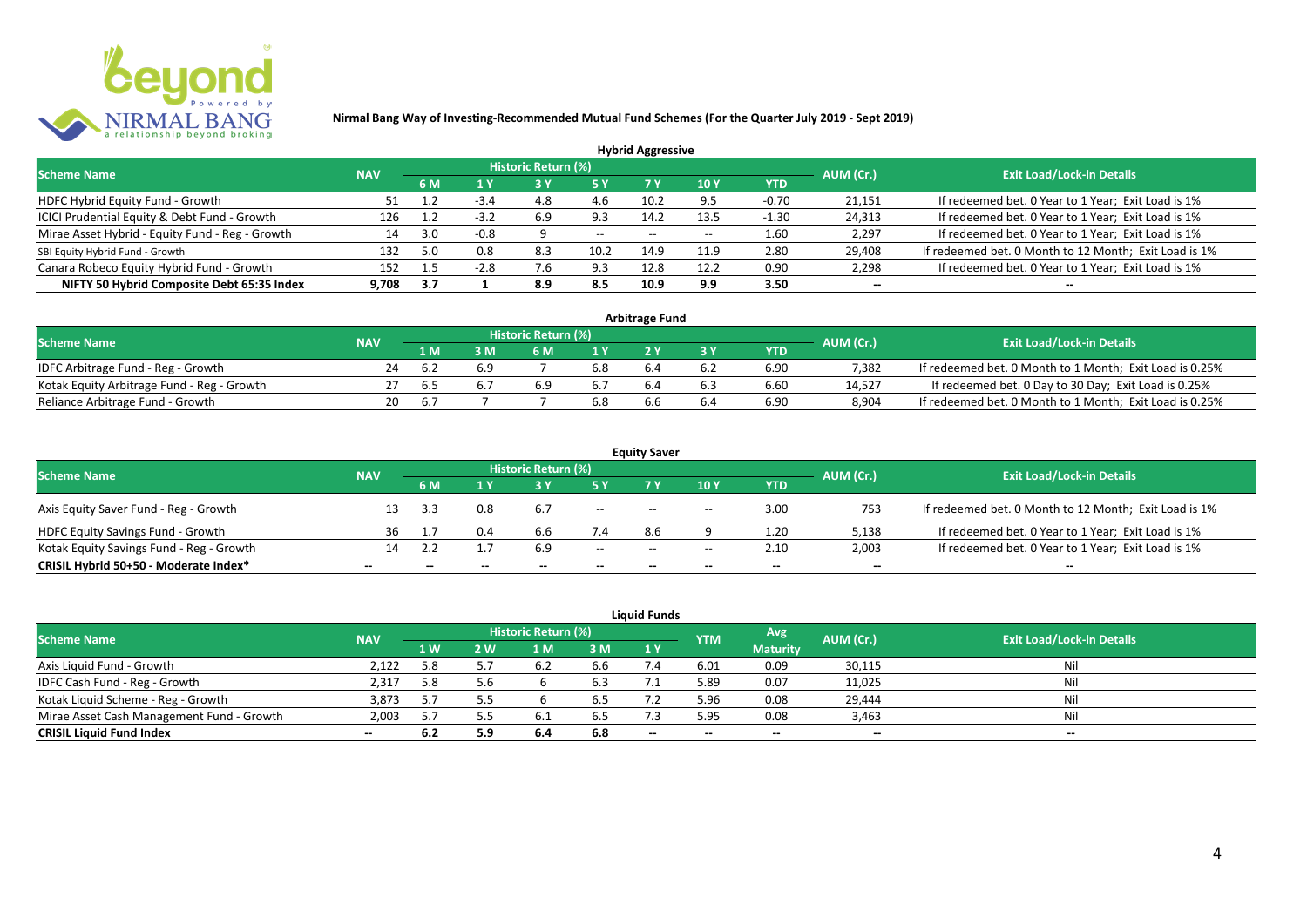

| <b>Ultra Short Fund</b>                       |            |     |     |                     |       |       |            |                 |                          |                                  |  |  |  |  |
|-----------------------------------------------|------------|-----|-----|---------------------|-------|-------|------------|-----------------|--------------------------|----------------------------------|--|--|--|--|
| <b>Scheme Name</b>                            | <b>NAV</b> |     |     | Historic Return (%) |       |       | <b>YTM</b> | Avg             | AUM (Cr.)                | <b>Exit Load/Lock-in Details</b> |  |  |  |  |
|                                               |            | 1 M | sм  | 6 M                 |       |       |            | <b>Maturity</b> |                          |                                  |  |  |  |  |
| HDFC Ultra Short Term Fund - Reg - Growth     | 11         | 8.7 | 8.4 | 8.5                 | $- -$ | $- -$ | 6.82       | 0.52            | 7.440                    | Nil                              |  |  |  |  |
| IDFC Ultra Short Term Fund - Reg - Growth     | 11         | 8.6 | 8.5 | 8.6                 | 8.6   | $- -$ | 6.61       | 0.47            | 3,258                    | Nil                              |  |  |  |  |
| SBI Magnum Ultra Short Duration Fund - Growth | 4,279      | 8.5 | 8.4 | 8.4                 | 8.5   |       | 6.94       | 0.46            | 8,447                    | Nil                              |  |  |  |  |
| <b>NIFTY Ultra Short Duration Debt Index</b>  | 3,907      | 8.1 |     | 8.3                 | 8.5   | 7.6   | $- -$      | --              | $\overline{\phantom{a}}$ | $\overline{\phantom{a}}$         |  |  |  |  |

| <b>Money Market Fund</b>                                   |            |      |     |                            |                          |           |            |                 |                          |                                  |  |  |  |
|------------------------------------------------------------|------------|------|-----|----------------------------|--------------------------|-----------|------------|-----------------|--------------------------|----------------------------------|--|--|--|
| <b>Scheme Name</b>                                         | <b>NAV</b> |      |     | <b>Historic Return (%)</b> |                          |           | <b>YTM</b> | Avg             | AUM (Cr.)                | <b>Exit Load/Lock-in Details</b> |  |  |  |
|                                                            |            | 1 M  | 3M  | 6 M                        | 1Y                       | <b>3Y</b> |            | <b>Maturity</b> |                          |                                  |  |  |  |
| Aditya Birla Sun Life Money Manager Fund - Reg -<br>Growth | 259        | 9.1  |     | 8.9                        | 8.8                      | 7.6       | 6.55       | 0.52            | 11,755                   | Nil                              |  |  |  |
| ICICI Prudential Money Market Fund - Reg - Growth          | 267        | -8.4 | 8.5 | 8.5                        | 8.4                      | 7.4       | 6.39       | 0.39            | 9,064                    | Nil                              |  |  |  |
| Reliance Money Market Fund - Growth                        | 2,918      | 8.5  | 8.7 | 8.7                        | 8.7                      |           | 6.54       | 0.42            | 3,320                    | Nil                              |  |  |  |
| UTI Money Market Fund - Reg - Growth                       | 2,169      | 8.5  | 8.7 | 8.7                        | 8.6                      | 7.5       | 6.61       | 0.50            | 6,472                    | Nil                              |  |  |  |
| <b>CRISIL Liquid Fund Index</b>                            | $- -$      | 6.4  | 6.8 | $\overline{\phantom{a}}$   | $\overline{\phantom{a}}$ | $\!-$     | $\!-$      | $\sim$          | $\overline{\phantom{a}}$ | $\overline{\phantom{a}}$         |  |  |  |

| Short Term Fund                                 |            |      |      |                     |      |     |            |                 |           |                                  |  |  |  |
|-------------------------------------------------|------------|------|------|---------------------|------|-----|------------|-----------------|-----------|----------------------------------|--|--|--|
| <b>Scheme Name</b>                              | <b>NAV</b> |      |      | Historic Return (%) |      |     | <b>YTM</b> | Avg             | AUM (Cr.) | <b>Exit Load/Lock-in Details</b> |  |  |  |
|                                                 |            | 1 M  |      | 6 M                 | 1 V  |     |            | <b>Maturity</b> |           |                                  |  |  |  |
| HDFC Short Term Debt Fund - Growth              |            | 11.9 | 12.2 | 10.8                | 9.6  | ¬ ∩ |            | 2.59            | 8,173     | Nil                              |  |  |  |
| IDFC Bond Fund - Short Term Plan - Reg - Growth | 40         | 14.0 |      | 11.1                | 10.1 |     | .25        | 2.15            | 8,258     | Nil                              |  |  |  |
| Kotak Bond Short Term Plan - Reg - Growth       | 36         |      | 12.5 |                     | -9.8 |     | 7.69       | 2.75            | 9,355     | Nil                              |  |  |  |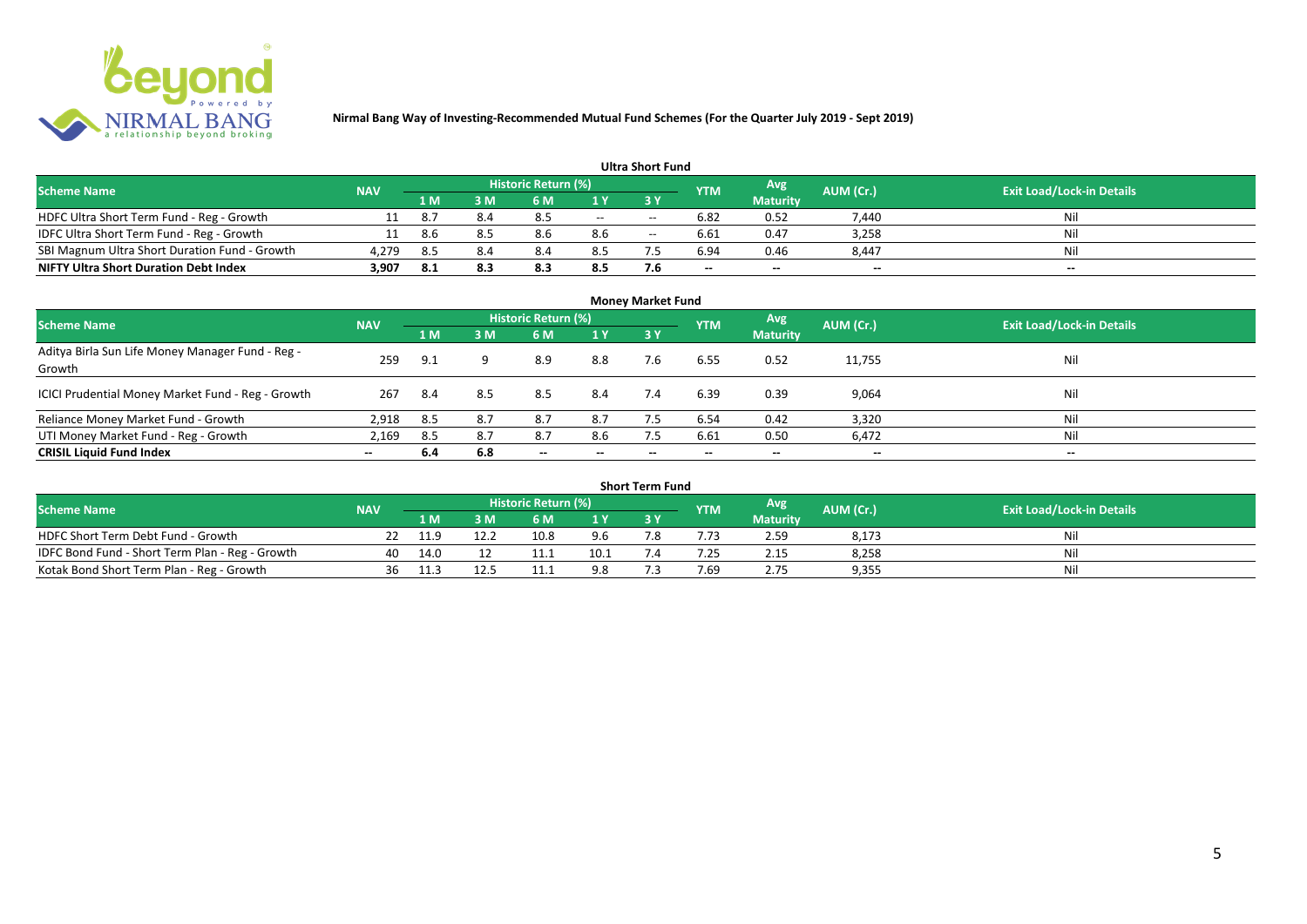

| <b>Low Duration Fund</b>                  |            |      |     |                     |      |  |            |                 |           |                                  |  |  |  |  |
|-------------------------------------------|------------|------|-----|---------------------|------|--|------------|-----------------|-----------|----------------------------------|--|--|--|--|
| <b>Scheme Name</b>                        | <b>NAV</b> |      |     | Historic Return (%) |      |  | <b>YTM</b> | Avg             | AUM (Cr.) | <b>Exit Load/Lock-in Details</b> |  |  |  |  |
|                                           |            | 1 M  |     | 6 M                 |      |  |            | <b>Maturity</b> |           |                                  |  |  |  |  |
| <b>HDFC Low Duration Fund - Growth</b>    | 40         | 8.9  | 8.8 |                     | -8.1 |  |            | 0.96            | 15,491    | Nli                              |  |  |  |  |
| Canara Robeco Savings Fund - Reg - Growth | 30         |      | Q 1 | 8.9                 | 8.4  |  | 6.8        | 0.80            | 1,049     | Ni                               |  |  |  |  |
| IDFC Low Duration Fund - Reg - Growth     |            | 10.2 | a a |                     |      |  | 6.8        | 0.88            | 4.167     | Ni                               |  |  |  |  |

#### **1 M 3 M 6 M 1 Y 3 Y** NOFC Banking and PSU Debt Fund - Reg - Growth 16 12.9 12.7 11.7 10.1 7.7 8.00 2.71 3,285 Nil<br>
Kotak Banking and PSU Debt Fund - Reg - Growth 44 10.3 14.9 13 11.1 8.1 7.3 3.76 2,198 Nil Notak Banking and PSU Debt Fund - Reg - Growth <br>
1991 - Ann and PSU Debt Fund - Reg - Growth 10.1 10.3 14.9 13.8 12.1 7.9 7.29 3.15 7.544 Nil IDFC Banking & PSU Debt Fund - Reg - Growth 17 16.3 14.9 13.8 12.1 7.9 7.29 3.15 7,544 Nil **Banking & PSU Bond Funds Scheme Name NAV REGISTER AUM (Cr.) AUM (Cr.)** Exit Load/Lock-in Details **Historic Return (%) Maturity**

| <b>Corporate Bond Funds</b>                         |            |         |      |                     |      |      |            |                 |           |                                  |  |  |  |  |
|-----------------------------------------------------|------------|---------|------|---------------------|------|------|------------|-----------------|-----------|----------------------------------|--|--|--|--|
| <b>Scheme Name</b>                                  | <b>NAV</b> |         |      | Historic Return (%) |      |      | <b>YTM</b> | Avg'            | AUM (Cr.) | <b>Exit Load/Lock-in Details</b> |  |  |  |  |
|                                                     |            | 1 M     | 3 M  | 6 M                 | 1Y   |      |            | <b>Maturity</b> |           |                                  |  |  |  |  |
| ICICI Prudential Corporate Bond Fund - Reg - Growth | 20         | - 10.5  | 11.9 | 11.3                | 9.6  | 7.6  | 7.37       | 2.51            | 7,771     | Nil                              |  |  |  |  |
| HDFC Corporate Bond Fund - Growth                   |            | 22 11.7 | 14.6 | 13.3                | 11.1 | -8.1 | 7.48       | 4.12            | 12,416    | Ni                               |  |  |  |  |
| Kotak Corporate Bond Fund - Std - Growth            | 2,571      | 12.6    | 11.1 | 10.7                | 9.7  | 8.2  | 7.46       | 1.58            | 2,334     | Ni                               |  |  |  |  |